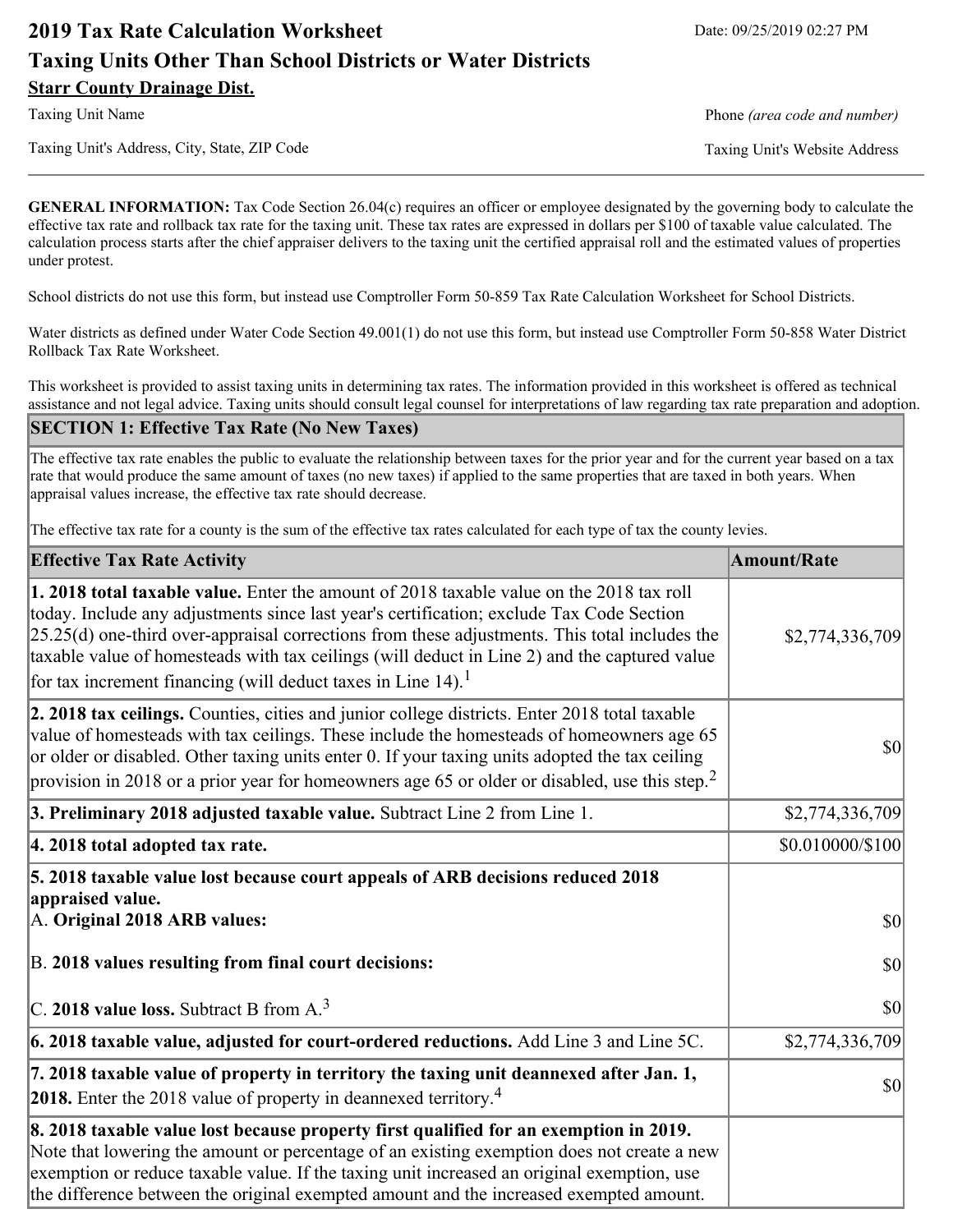| Do not include value lost due to freeport or goods-in-transit exemptions.                                                                                                                                                                                                                                                                                                                                              |                 |
|------------------------------------------------------------------------------------------------------------------------------------------------------------------------------------------------------------------------------------------------------------------------------------------------------------------------------------------------------------------------------------------------------------------------|-----------------|
| A. Absolute exemptions. Use 2018 market value:                                                                                                                                                                                                                                                                                                                                                                         | \$1,134,253     |
| B. Partial exemptions. 2019 exemption amount or 2019 percentage exemption times 2018<br>value:                                                                                                                                                                                                                                                                                                                         | \$410,406       |
| C. Value loss. Add A and $B^5$ .                                                                                                                                                                                                                                                                                                                                                                                       | \$1,544,659     |
| 9. 2018 taxable value lost because property first qualified for agricultural appraisal (1-<br>d or 1-d-1), timber appraisal, recreational/scenic appraisal or public access airport<br>special appraisal in 2019. Use only properties that qualified in 2019 for the first time; do<br>not use properties that qualified in 2018.                                                                                      |                 |
| A. 2018 market value:                                                                                                                                                                                                                                                                                                                                                                                                  | \$5,992,887     |
| B. 2019 productivity or special appraised value:                                                                                                                                                                                                                                                                                                                                                                       | \$355,300       |
| C. Value loss. Subtract B from $A6$                                                                                                                                                                                                                                                                                                                                                                                    | \$5,637,587     |
| 10. Total adjustments for lost value. Add lines 7, 8C and 9C.                                                                                                                                                                                                                                                                                                                                                          | \$7,182,246     |
| 11. 2018 adjusted taxable value. Subtract Line 10 from Line 6.                                                                                                                                                                                                                                                                                                                                                         | \$2,767,154,463 |
| 12. Adjusted 2018 taxes. Multiply Line 4 by Line 11 and divide by \$100.                                                                                                                                                                                                                                                                                                                                               | \$276,715       |
| 13. Taxes refunded for years preceding tax year 2018. Enter the amount of taxes refunded<br>by the taxing unit for tax years preceding tax year 2018. Types of refunds include court<br>decisions, Tax Code Section 25.25(b) and (c) corrections and Tax Code Section 31.11<br>payment errors. Do not include refunds for tax year 2018. This line applies only to tax years<br>preceding tax year $2018$ <sup>7</sup> | \$2,017         |
| 14. Taxes in tax increment financing (TIF) for tax year 2018. Enter the amount of taxes<br>paid into the tax increment fund for a reinvestment zone as agreed by the taxing unit. If the<br>taxing unit has no 2019 captured appraised value in Line 16D, enter $0.8$                                                                                                                                                  | \$0             |
| 15. Adjusted 2018 taxes with refunds and TIF adjustment. Add Lines 12 and 13, subtract<br>Line $14.9$                                                                                                                                                                                                                                                                                                                  | \$278,732       |
| 16. Total 2019 taxable value on the 2019 certified appraisal roll today. This value<br>includes only certified values and includes the total taxable value of homesteads with tax<br>ceilings (will deduct in Line 18). These homesteads include homeowners age 65 or older or<br>disabled. <sup>10</sup>                                                                                                              |                 |
| A. Certified values:                                                                                                                                                                                                                                                                                                                                                                                                   | \$2,764,869,182 |
| B. Counties: Include railroad rolling stock values certified by the Comptroller's office:                                                                                                                                                                                                                                                                                                                              | \$0             |
| C. Pollution control and energy storage system exemption: Deduct the value of property<br>exempted for the current tax year for the first time as pollution control or energy storage<br>system property:                                                                                                                                                                                                              | \$0             |
| D. Tax increment financing: Deduct the 2019 captured appraised value of property taxable<br>by a taxing unit in a tax increment financing zone for which the 2019 taxes will be deposited<br>into the tax increment fund. Do not include any new property value that will be included in<br>Line 21 below. <sup>11</sup>                                                                                               | \$0             |
| <b>E. Total 2019 value.</b> Add A and B, then subtract C and D.                                                                                                                                                                                                                                                                                                                                                        | \$2,764,869,182 |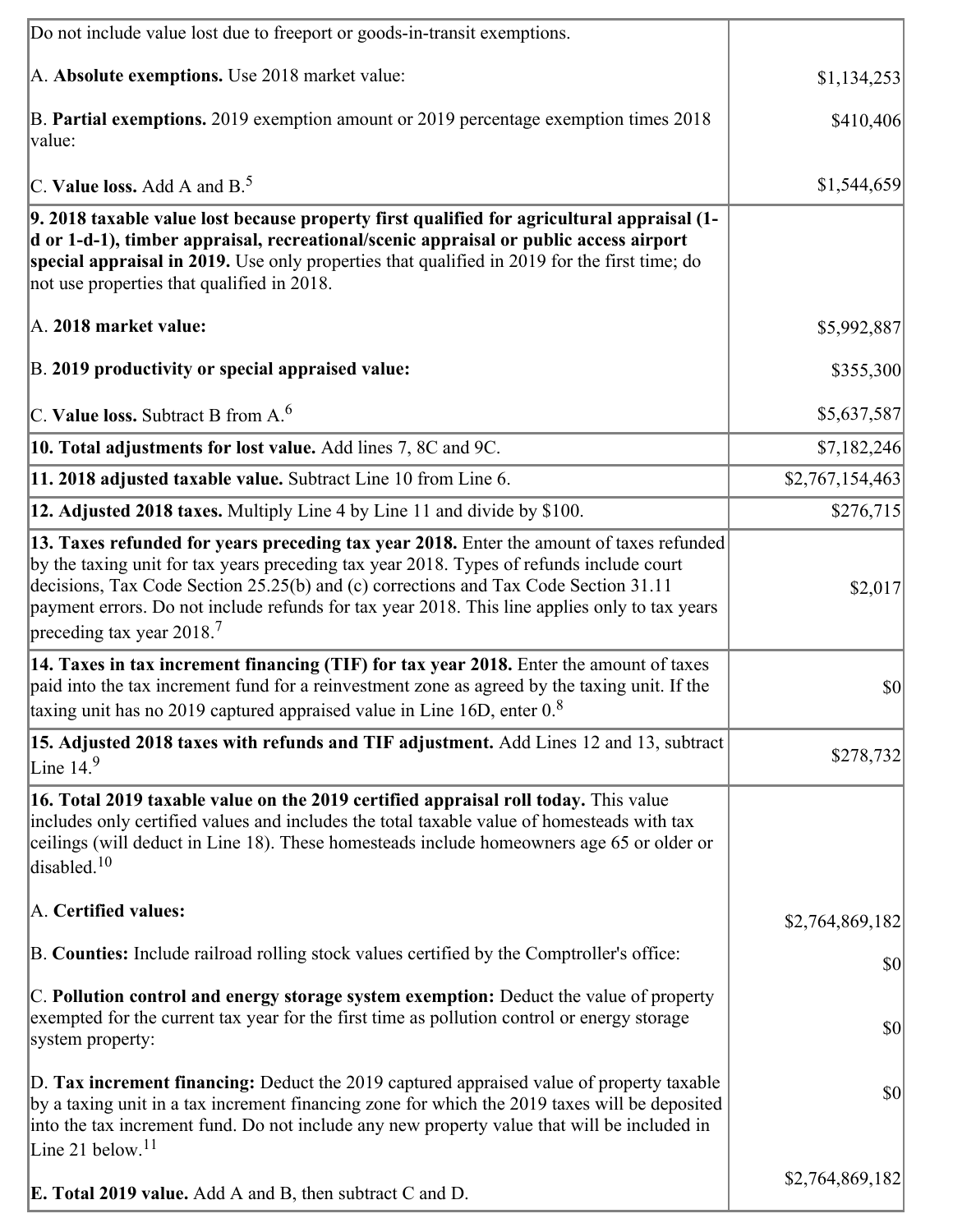| $ 17$ . Total value of properties under protest or not included on certified appraisal roll. $^{12}$                                                                                                                                                                                                                                                                                                                                                                                                                                                                                                                                                               |                                     |
|--------------------------------------------------------------------------------------------------------------------------------------------------------------------------------------------------------------------------------------------------------------------------------------------------------------------------------------------------------------------------------------------------------------------------------------------------------------------------------------------------------------------------------------------------------------------------------------------------------------------------------------------------------------------|-------------------------------------|
| A. 2019 taxable value of properties under protest. The chief appraiser certifies a list of<br>properties still under ARB protest. The list shows the appraisal district's value and the<br>taxpayer's claimed value, if any, or an estimate of the value if the taxpayer wins. For each of<br>the properties under protest, use the lowest of these values. Enter the total value. <sup>13</sup>                                                                                                                                                                                                                                                                   | $ 10\rangle$                        |
| B. 2019 value of properties not under protest or included on certified appraisal roll.<br>The chief appraiser gives taxing units a list of those taxable properties that the chief<br>appraiser knows about, but are not included in the appraisal roll certification. These<br>properties also are not on the list of properties that are still under protest. On this list of<br>properties, the chief appraiser includes the market value, appraised value and exemptions for<br>the preceding year and a reasonable estimate of the market value, appraised value and<br>exemptions for the current year. Use the lower market, appraised or taxable value (as | $ 10\rangle$                        |
| appropriate). Enter the total value. <sup>14</sup><br>C. Total value under protest or not certified: Add A and B.                                                                                                                                                                                                                                                                                                                                                                                                                                                                                                                                                  | $\vert \mathbf{S} \mathbf{0} \vert$ |
| 18. 2019 tax ceilings. Counties, cities and junior colleges enter 2019 total taxable value of<br>homesteads with tax ceilings. These include the homesteads of homeowners age 65 or older<br>or disabled. Other taxing units enter 0. If your taxing units adopted the tax ceiling provision<br>in 2018 or a prior year for homeowners age 65 or older or disabled, use this step. <sup>15</sup>                                                                                                                                                                                                                                                                   | $ 10\rangle$                        |
| 19. 2019 total taxable value. Add Lines 16E and 17C. Subtract Line 18.                                                                                                                                                                                                                                                                                                                                                                                                                                                                                                                                                                                             | \$2,764,869,182                     |
| 20. Total 2019 taxable value of properties in territory annexed after Jan. 1, 2018.<br>Include both real and personal property. Enter the 2019 value of property in territory<br>annexed. <sup>16</sup>                                                                                                                                                                                                                                                                                                                                                                                                                                                            | $ 10\rangle$                        |
| 21. Total 2019 taxable value of new improvements and new personal property located<br>in new improvements. New means the item was not on the appraisal roll in 2018. An<br>improvement is a building, structure, fixture or fence erected on or affixed to land. New<br>additions to existing improvements may be included if the appraised value can be<br>determined. New personal property in a new improvement must have been brought into the<br>taxing unit after Jan. 1, 2018, and be located in a new improvement. New improvements do<br>include property on which a tax abatement agreement has expired for $2019$ . <sup>17</sup>                       | \$21,129,560                        |
| 22. Total adjustments to the 2019 taxable value. Add Lines 20 and 21.                                                                                                                                                                                                                                                                                                                                                                                                                                                                                                                                                                                              | \$21,129,560                        |
| 23. 2019 adjusted taxable value. Subtract Line 22 from Line 19.                                                                                                                                                                                                                                                                                                                                                                                                                                                                                                                                                                                                    | \$2,743,739,622                     |
| 24. 2019 effective tax rate. Divide Line 15 by Line 23 and multiply by \$100. <sup>18</sup>                                                                                                                                                                                                                                                                                                                                                                                                                                                                                                                                                                        | \$0.010158/\$100                    |
| 25. COUNTIES ONLY. Add together the effective tax rates for each type of tax the county<br>levies. The total is the 2019 county effective tax rate. <sup>19</sup>                                                                                                                                                                                                                                                                                                                                                                                                                                                                                                  | \$0.010158/\$100                    |

- 
- <sup>1</sup>Tex. Tax Code Section 26.012(14) <sup>9</sup>Tex. Tax Code Section 26.012(13) <sup>9</sup>Tex. Tax Code Section 26.012
- <sup>2</sup>Tex. Tax Code Section 26.012(14) <sup>10</sup>Tex. Tax Code Section 26.012<br><sup>3</sup>Tex. Tax Code Section 26.03(c) <sup>11</sup>Tex. Tax Code Section 26.03(c)
	- <sup>12</sup>Tex. Tax Code Section 26.01(c) and (d) <sup>13</sup>Tex. Tax Code Section 26.01(c)
- ${}^{3}$ Tex. Tax Code Section 26.012(13)<br> ${}^{4}$ Tex. Tax Code Section 26.012(15)
- <sup>5</sup>Tex. Tax Code Section 26.012(15) <sup>13</sup>Tex. Tax Code Section 26.01(c)<br><sup>6</sup>Tex. Tax Code Section 26.012(15) <sup>14</sup>Tex. Tax Code Section 26.01(d)
- <sup>6</sup>Tex. Tax Code Section 26.012(15) <sup>14</sup>Tex. Tax Code Section 26.01(d)<br><sup>7</sup>Tex. Tax Code Section 26.012(13) <sup>15</sup>Tex. Tax Code Section 26.012(6)
	-
- $7$ Tex. Tax Code Section 26.012(13)<br><sup>8</sup>Tex. Tax Code Section 26.03(c)
- $16$ Tex. Tax Code Section 26.012(17)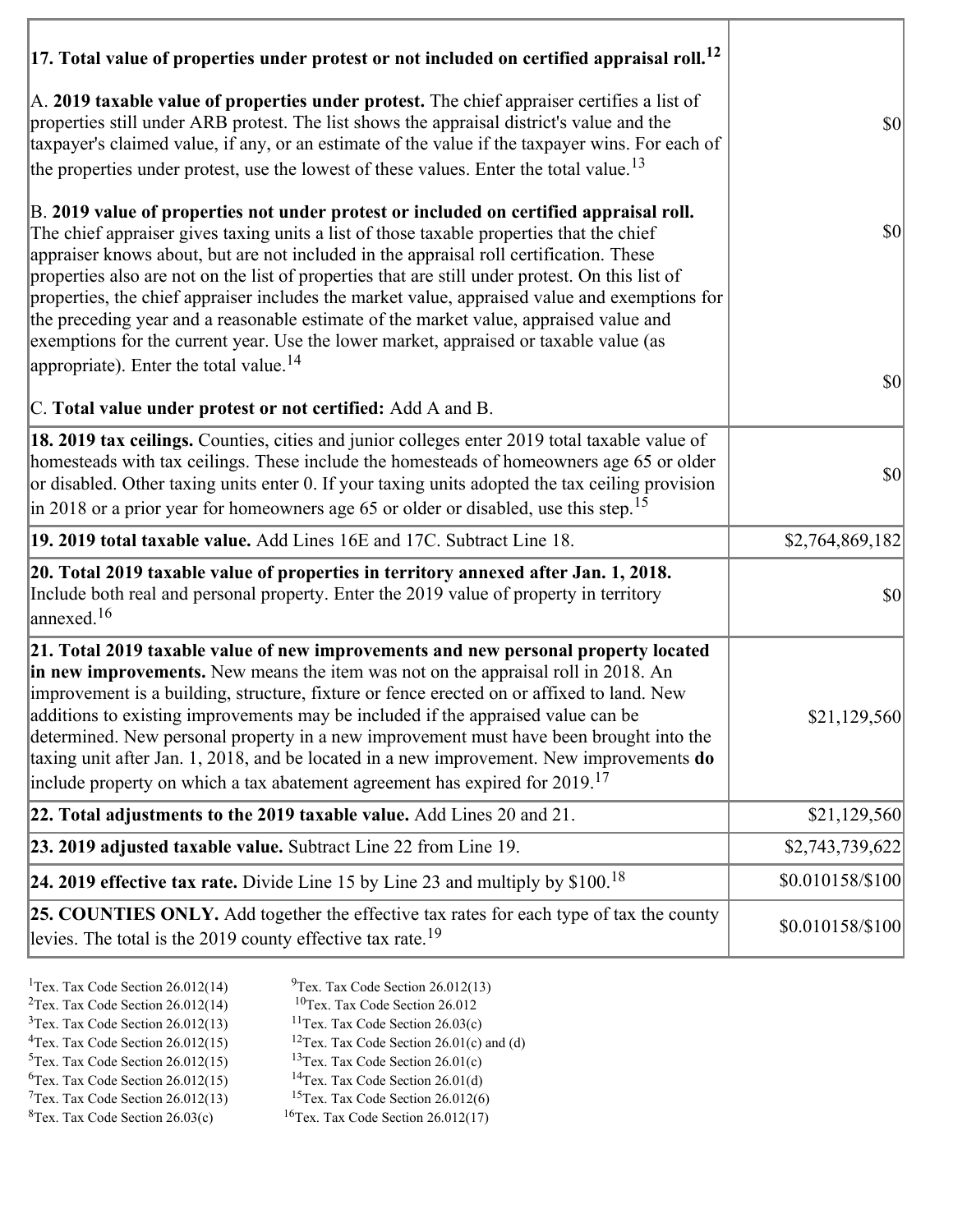# **SECTION 2: Rollback Tax Rate**

The rollback tax rate is split into two separate rates:

- 1. **Maintenance and Operations (M&O):** The M&O portion is the tax rate that is needed to raise the same amount of taxes that the taxing unit levied in the prior year plus eight percent. This rate accounts for such things as salaries, utilities and day-to-day operations.
- 2. **Debt:** The debt tax rate includes the debt service necessary to pay the taxing unit's debt payments in the coming year. This rate accounts for principal and interest on bonds and other debt secured by property tax revenue.

The rollback tax rate for a county is the sum of the rollback tax rates calculated for each type of tax the county levies. In most cases the rollback tax rate exceeds the effective tax rate, but occasionally decreases in a taxing unit's debt service will cause the effective tax rate to be higher than the rollback tax rate.

| <b>Rollback Tax Rate Activity</b>                                                                                                                                                                                                                                                                                                                                                                                                                                                                                                                                                                                                                                       | <b>Amount/Rate</b>                  |
|-------------------------------------------------------------------------------------------------------------------------------------------------------------------------------------------------------------------------------------------------------------------------------------------------------------------------------------------------------------------------------------------------------------------------------------------------------------------------------------------------------------------------------------------------------------------------------------------------------------------------------------------------------------------------|-------------------------------------|
| 26. 2018 maintenance and operations (M&O) tax rate.                                                                                                                                                                                                                                                                                                                                                                                                                                                                                                                                                                                                                     | \$0.010000/\$100                    |
| 27. 2018 adjusted taxable value. Enter the amount from Line 11.                                                                                                                                                                                                                                                                                                                                                                                                                                                                                                                                                                                                         | \$2,767,154,463                     |
| 28. 2018 M&O taxes.                                                                                                                                                                                                                                                                                                                                                                                                                                                                                                                                                                                                                                                     |                                     |
| A. Multiply Line 26 by Line 27 and divide by $$100$ .                                                                                                                                                                                                                                                                                                                                                                                                                                                                                                                                                                                                                   | \$276,715                           |
| B. Cities, counties and hospital districts with additional sales tax: Amount of additional<br>sales tax collected and spent on M&O expenses in 2018. Enter amount from full year's sales<br>tax revenue spent for M&O in 2018 fiscal year, if any. Other taxing units enter 0. Counties<br>exclude any amount that was spent for economic development grants from the amount of<br>sales tax spent.                                                                                                                                                                                                                                                                     | $\vert \mathbf{S} \mathbf{O} \vert$ |
| C. Counties: Enter the amount for the state criminal justice mandate. If second or later year,<br>the amount is for increased cost above last year's amount. Other taxing units enter 0.                                                                                                                                                                                                                                                                                                                                                                                                                                                                                | $ 10\rangle$                        |
| D. Transferring function: If discontinuing all of a department, function or activity and<br>transferring it to another taxing unit by written contract, enter the amount spent by the taxing<br>unit discontinuing the function in the 12 months preceding the month of this calculation. If<br>the taxing unit did not operate this function for this 12-month period, use the amount spent<br>in the last full fiscal year in which the taxing unit operated the function. The taxing unit<br>discontinuing the function will subtract this amount in H below. The taxing unit receiving<br>the function will add this amount in H below. Other taxing units enter 0. | $\vert \mathbf{S} \mathbf{0} \vert$ |
| E. Taxes refunded for years preceding tax year 2018: Enter the amount of M&O taxes<br>refunded in the preceding year for taxes before that year. Types of refunds include court<br>decisions, Tax Code Section 25.25(b) and (c) corrections and Section 31.11 payment errors.<br>Do not include refunds for tax year 2018. This line applies only to tax years preceding tax<br> year 2018.                                                                                                                                                                                                                                                                             | \$2,017                             |
| F. Enhanced indigent health care expenditures: Enter the increased amount for the<br>current year's enhanced indigent health care expenditures above the preceding tax year's<br>enhanced indigent health care expenditures, less any state assistance.                                                                                                                                                                                                                                                                                                                                                                                                                 | $\vert \mathbf{S} \mathbf{0} \vert$ |
| G. Taxes in TIF: Enter the amount of taxes paid into the tax increment fund for a<br>reinvestment zone as agreed by the taxing unit. If the taxing unit has no 2019 captured<br>appraised value in Line 16D, enter 0.                                                                                                                                                                                                                                                                                                                                                                                                                                                   | $ 10\rangle$                        |
| H. Adjusted M&O Taxes. Add A, B, C, E and F. For taxing unit with D, subtract if<br>discontinuing function and add if receiving function. Subtract G.                                                                                                                                                                                                                                                                                                                                                                                                                                                                                                                   | \$278,732                           |
| 29. 2019 adjusted taxable value. Enter Line 23 from the Effective Tax Rate Worksheet.                                                                                                                                                                                                                                                                                                                                                                                                                                                                                                                                                                                   | \$2,743,739,622                     |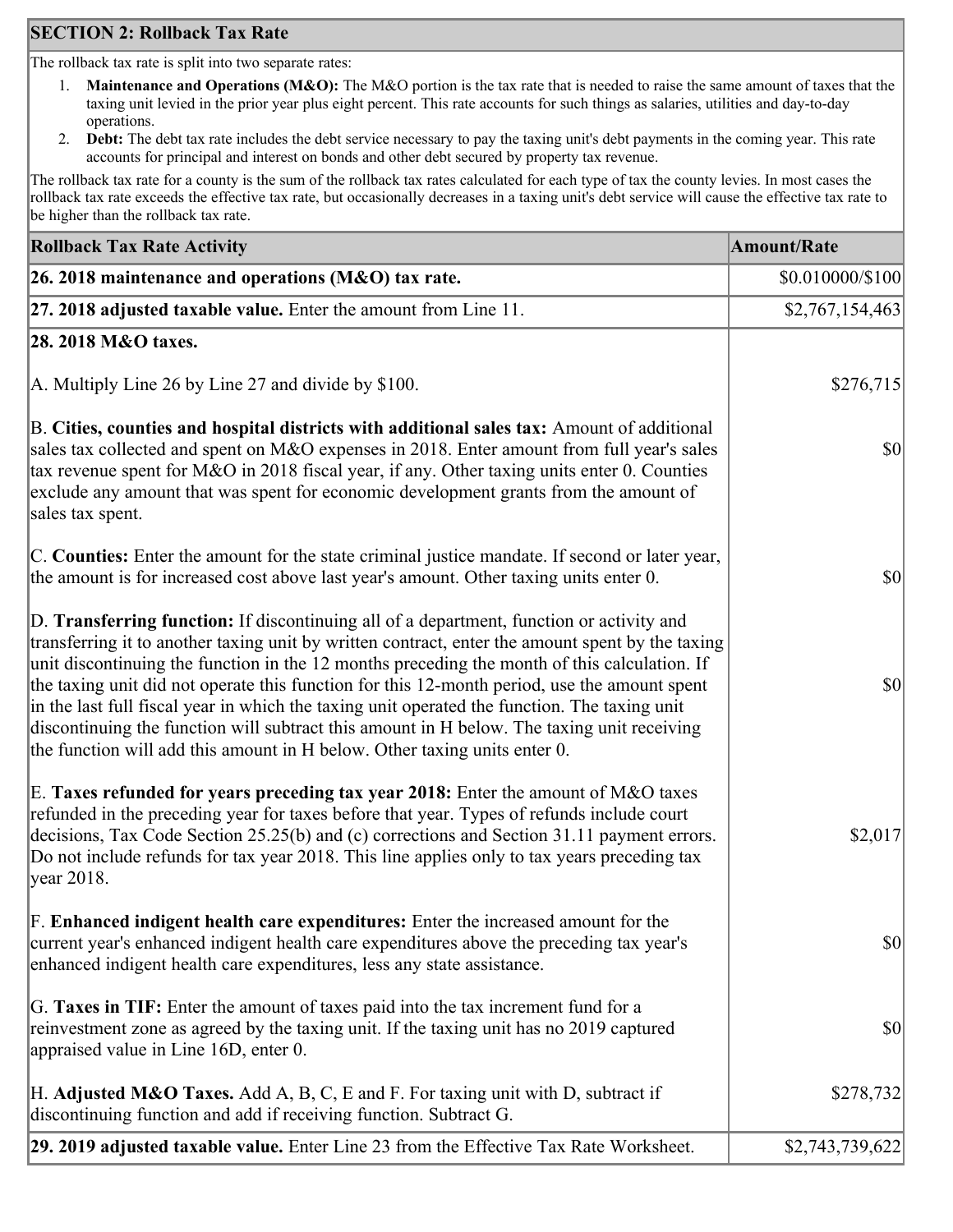| 30. 2019 effective maintenance and operations rate. Divide Line 28H by Line 29 and<br>multiply by \$100.                                                                                                                                                                                                                                                                                      | \$0.010158/\$100 |
|-----------------------------------------------------------------------------------------------------------------------------------------------------------------------------------------------------------------------------------------------------------------------------------------------------------------------------------------------------------------------------------------------|------------------|
| $31.2019$ rollback maintenance and operation rate. Multiply Line 30 by 1.08.                                                                                                                                                                                                                                                                                                                  | \$0.010970/\$100 |
| 32. Total 2019 debt to be paid with property taxes and additional sales tax revenue.<br>Debt means the interest and principal that will be paid on debts that:<br>$(1)$ are paid by property taxes,<br>$(2)$ are secured by property taxes,<br>$(3)$ are scheduled for payment over a period longer than one year and<br>$(4)$ are not classified in the taxing unit's budget as M&O expenses |                  |
| A. Debt also includes contractual payments to other taxing units that have incurred debts on<br>behalf of this taxing unit, if those debts meet the four conditions above. Include only<br>amounts that will be paid from property tax revenue. Do not include appraisal district budget<br>payments. Enter debt amount.                                                                      | \$0              |
| B. Subtract unencumbered fund amount used to reduce total debt.                                                                                                                                                                                                                                                                                                                               | $ 10\rangle$     |
| C. Subtract amount paid from other resources.                                                                                                                                                                                                                                                                                                                                                 |                  |
| D. Adjusted debt. Subtract B and C from A.                                                                                                                                                                                                                                                                                                                                                    | \$0              |
|                                                                                                                                                                                                                                                                                                                                                                                               | \$0              |
| 33. Certified 2018 excess debt collections. Enter the amount certified by the collector.                                                                                                                                                                                                                                                                                                      | \$0              |
| 34. Adjusted 2019 debt. Subtract Line 33 from Line 32D.                                                                                                                                                                                                                                                                                                                                       | \$0              |
| 35. Certified 2019 anticipated collection rate. Enter the rate certified by the collector. If<br>the rate is 100 percent or greater, enter 100 percent.                                                                                                                                                                                                                                       | 100.00%          |
| 36. 2019 debt adjusted for collections. Divide Line 34 by Line 35                                                                                                                                                                                                                                                                                                                             | \$0              |
| 37. 2019 total taxable value. Enter the amount on Line 19.                                                                                                                                                                                                                                                                                                                                    | \$2,764,869,182  |
| <b>38. 2019 debt tax rate.</b> Divide Line 36 by Line 37 and multiply by \$100.                                                                                                                                                                                                                                                                                                               | \$0/\$100        |
| 39. 2019 rollback tax rate. Add Lines 31 and 38.                                                                                                                                                                                                                                                                                                                                              | \$0.010970/\$100 |
| 40. COUNTIES ONLY. Add together the rollback tax rates for each type of tax the county<br>levies. The total is the 2019 county rollback tax rate.                                                                                                                                                                                                                                             | \$0.010970/\$100 |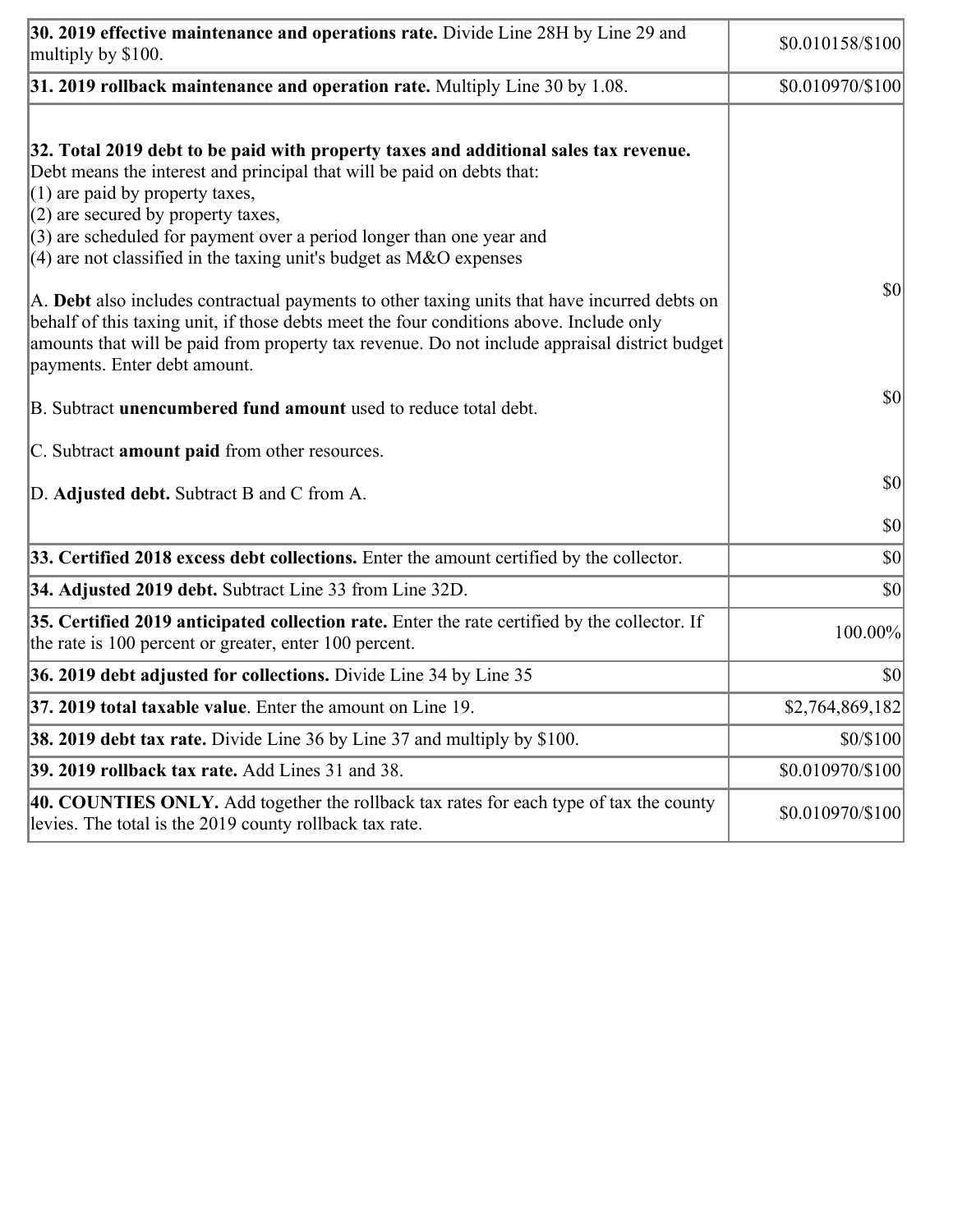# **2019 Tax Rate Calculation Worksheet** Date: 09/25/2019 02:27 PM **Taxing Units Other Than School Districts or Water Districts Starr County Drainage Dist.**

Taxing Unit Name **Phone** *(area code and number)* Phone *(area code and number)* 

Taxing Unit's Address, City, State, Zip Taxing Unit's Website Address

**GENERAL INFORMATION:** Tax Code Section 26.04(c) requires an officer or employee designated by the governing body to calculate the effective tax rate and rollback tax rate for the taxing unit. These tax rates are expressed in dollars per \$100 of taxable value calculated. The calculation process starts after the chief appraiser delivers to the taxing unit the certified appraisal roll and the estimated values of properties under protest.

**\_\_\_\_\_\_\_\_\_\_\_\_\_\_\_\_\_\_\_\_\_\_\_\_\_\_\_\_\_\_\_\_\_\_** \_\_\_\_\_\_\_\_\_\_\_\_\_\_\_\_\_\_\_\_\_\_\_\_\_

School districts do not use this form, but instead use Comptroller Form 50-859 Tax Rate Calculation Worksheet for School Districts.

Water districts as defined under Water Code Section 49.001(1) do not use this form, but instead use Comptroller Form 50-858 Water District Rollback Tax Rate Worksheet.

This worksheet is provided to assist taxing units in determining tax rates. The information provided in this worksheet is offered as technical assistance and not legal advice. Taxing units should consult legal counsel for interpretations of law regarding tax rate preparation and adoption.

#### **SECTION 1: Effective Tax Rate (No New Taxes) (Farm to Market/ Flood Control Fund)**

The effective tax rate enables the public to evaluate the relationship between taxes for the prior year and for the current year based on a tax rate that would produce the same amount of taxes (no new taxes) if applied to the same properties that are taxed in both years. When appraisal values increase, the effective tax rate should decrease.

The effective tax rate for a county is the sum of the effective tax rates calculated for each type of tax the county levies.

| <b>Effective Tax Rate Activity</b>                                                                                                                                                                                                                                                                                                                                                                                                                                      | <b>Amount/Rate</b> |
|-------------------------------------------------------------------------------------------------------------------------------------------------------------------------------------------------------------------------------------------------------------------------------------------------------------------------------------------------------------------------------------------------------------------------------------------------------------------------|--------------------|
| 1. 2018 total taxable value. Enter the amount of 2018 taxable value on the 2018 tax roll<br>today. Include any adjustments since last year's certification; exclude Tax Code Section<br>$[25.25(d)$ one-third over-appraisal corrections from these adjustments. This total includes the<br>taxable value of homesteads with tax ceilings (will deduct in Line 2) and the captured value<br>for tax increment financing (will deduct taxes in Line $14$ ). <sup>1</sup> | <b>\$0</b>         |
| 2. 2018 tax ceilings. Counties, cities and junior college districts. Enter 2018 total taxable<br>value of homesteads with tax ceilings. These include the homesteads of homeowners age 65<br>or older or disabled. Other taxing units enter 0. If your taxing units adopted the tax ceiling<br>provision in 2018 or a prior year for homeowners age 65 or older or disabled, use this step. <sup>2</sup>                                                                | $ 10\rangle$       |
| 3. Preliminary 2018 adjusted taxable value. Subtract Line 2 from Line 1.                                                                                                                                                                                                                                                                                                                                                                                                | $ 10\rangle$       |
| 4. 2018 total adopted tax rate.                                                                                                                                                                                                                                                                                                                                                                                                                                         | \$0/\$100          |
| 5. 2018 taxable value lost because court appeals of ARB decisions reduced 2018<br>appraised value.                                                                                                                                                                                                                                                                                                                                                                      |                    |
| A. Original 2018 ARB values:                                                                                                                                                                                                                                                                                                                                                                                                                                            | $\vert$ so $\vert$ |
| B. 2018 values resulting from final court decisions:                                                                                                                                                                                                                                                                                                                                                                                                                    | $ 10\rangle$       |
| C. 2018 value loss. Subtract B from $A3$                                                                                                                                                                                                                                                                                                                                                                                                                                | $ 10\rangle$       |
| 6. 2018 taxable value, adjusted for court-ordered reductions. Add Line 3 and Line 5C.                                                                                                                                                                                                                                                                                                                                                                                   | $ 10\rangle$       |
| 7. 2018 taxable value of property in territory the taxing unit deannexed after Jan. 1,<br><b>2018.</b> Enter the 2018 value of property in deannexed territory. <sup>4</sup>                                                                                                                                                                                                                                                                                            | $ 10\rangle$       |
| 8. 2018 taxable value lost because property first qualified for an exemption in 2019.<br>Note that lowering the amount or percentage of an existing exemption does not create a new<br>exemption or reduce taxable value. If the taxing unit increased an original exemption, use                                                                                                                                                                                       |                    |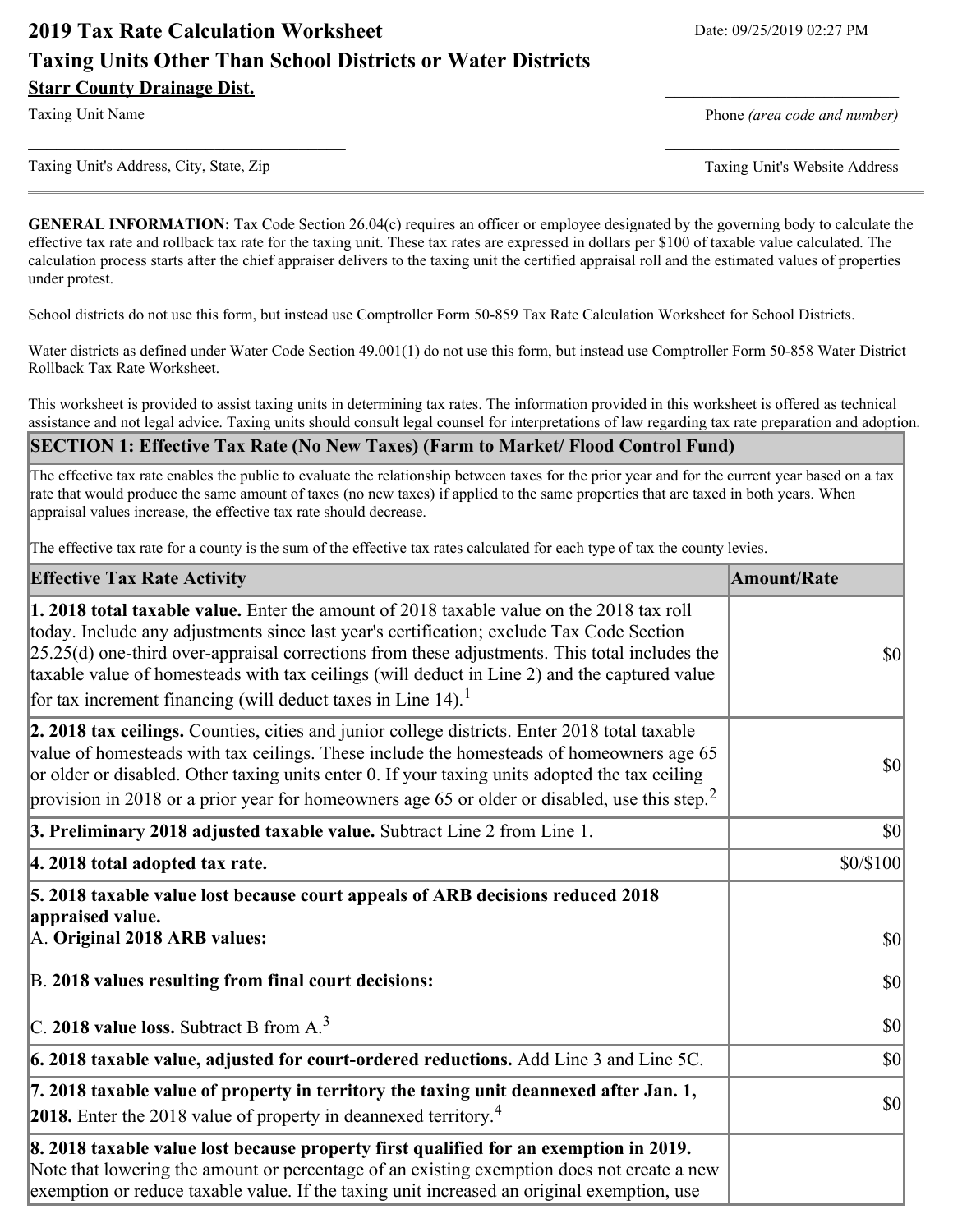| the difference between the original exempted amount and the increased exempted amount.<br>Do not include value lost due to freeport or goods-in-transit exemptions.                                                                                                                                                                                                                                                        |              |
|----------------------------------------------------------------------------------------------------------------------------------------------------------------------------------------------------------------------------------------------------------------------------------------------------------------------------------------------------------------------------------------------------------------------------|--------------|
| A. Absolute exemptions. Use 2018 market value:                                                                                                                                                                                                                                                                                                                                                                             | <b>\$0</b>   |
| B. Partial exemptions. 2019 exemption amount or 2019 percentage exemption times 2018<br>value:                                                                                                                                                                                                                                                                                                                             | \$0          |
| C. Value loss. Add A and $B^5$ .                                                                                                                                                                                                                                                                                                                                                                                           | $ 10\rangle$ |
| 9. 2018 taxable value lost because property first qualified for agricultural appraisal (1-<br>d or 1-d-1), timber appraisal, recreational/scenic appraisal or public access airport<br>special appraisal in 2019. Use only properties that qualified in 2019 for the first time; do<br>not use properties that qualified in 2018.                                                                                          |              |
| A. 2018 market value:                                                                                                                                                                                                                                                                                                                                                                                                      | $ 10\rangle$ |
| B. 2019 productivity or special appraised value:                                                                                                                                                                                                                                                                                                                                                                           | \$0          |
| C. Value loss. Subtract B from $A6$                                                                                                                                                                                                                                                                                                                                                                                        | \$0          |
| 10. Total adjustments for lost value. Add lines 7, 8C and 9C.                                                                                                                                                                                                                                                                                                                                                              | \$0          |
| 11. 2018 adjusted taxable value. Subtract Line 10 from Line 6.                                                                                                                                                                                                                                                                                                                                                             | $ 10\rangle$ |
| 12. Adjusted 2018 taxes. Multiply Line 4 by Line 11 and divide by \$100.                                                                                                                                                                                                                                                                                                                                                   | \$0          |
| 13. Taxes refunded for tax years preceding tax year 2018. Enter the amount of taxes<br>refunded by the taxing unit for tax years preceding tax year 2018. Types of refunds include<br>court decisions, Tax Code Section 25.25(b) and (c) corrections and Tax Code Section 31.11<br>payment errors. Do not include refunds for tax year 2018. This line applies only to tax years<br>preceding tax year $2018$ <sup>7</sup> | $ 10\rangle$ |
| 14. Taxes in tax increment financing (TIF) for tax year 2018. Enter the amount of taxes<br>paid into the tax increment fund for a reinvestment zone as agreed by the taxing unit. If the<br>taxing unit has no 2019 captured appraised value in Line 16D, enter $0.8$                                                                                                                                                      | \$0          |
| 15. Adjusted 2018 taxes with refunds and TIF adjustment. Add Lines 12 and 13, subtract<br>Line $149$                                                                                                                                                                                                                                                                                                                       | $ 10\rangle$ |
| 16. Total 2019 taxable value on the 2019 certified appraisal roll today. This value<br>includes only certified values and includes the total taxable value of homesteads with tax<br>ceilings (will deduct in Line 18). These homesteads include homeowners age 65 or older or<br>disabled. <sup>10</sup>                                                                                                                  |              |
| A. Certified values:                                                                                                                                                                                                                                                                                                                                                                                                       | $ 10\rangle$ |
| B. Counties: Include railroad rolling stock values certified by the Comptroller's office:                                                                                                                                                                                                                                                                                                                                  | $ 10\rangle$ |
| C. Pollution control and energy storage system exemption: Deduct the value of property<br>exempted for the current tax year for the first time as pollution control or energy storage<br>system property:                                                                                                                                                                                                                  | \$0          |
| D. Tax increment financing: Deduct the 2019 captured appraised value of property taxable<br>by a taxing unit in a tax increment financing zone for which the 2019 taxes will be deposited<br>into the tax increment fund. Do not include any new property value that will be included in<br>Line 21 below. <sup>11</sup>                                                                                                   | \$0          |
|                                                                                                                                                                                                                                                                                                                                                                                                                            | $ 10\rangle$ |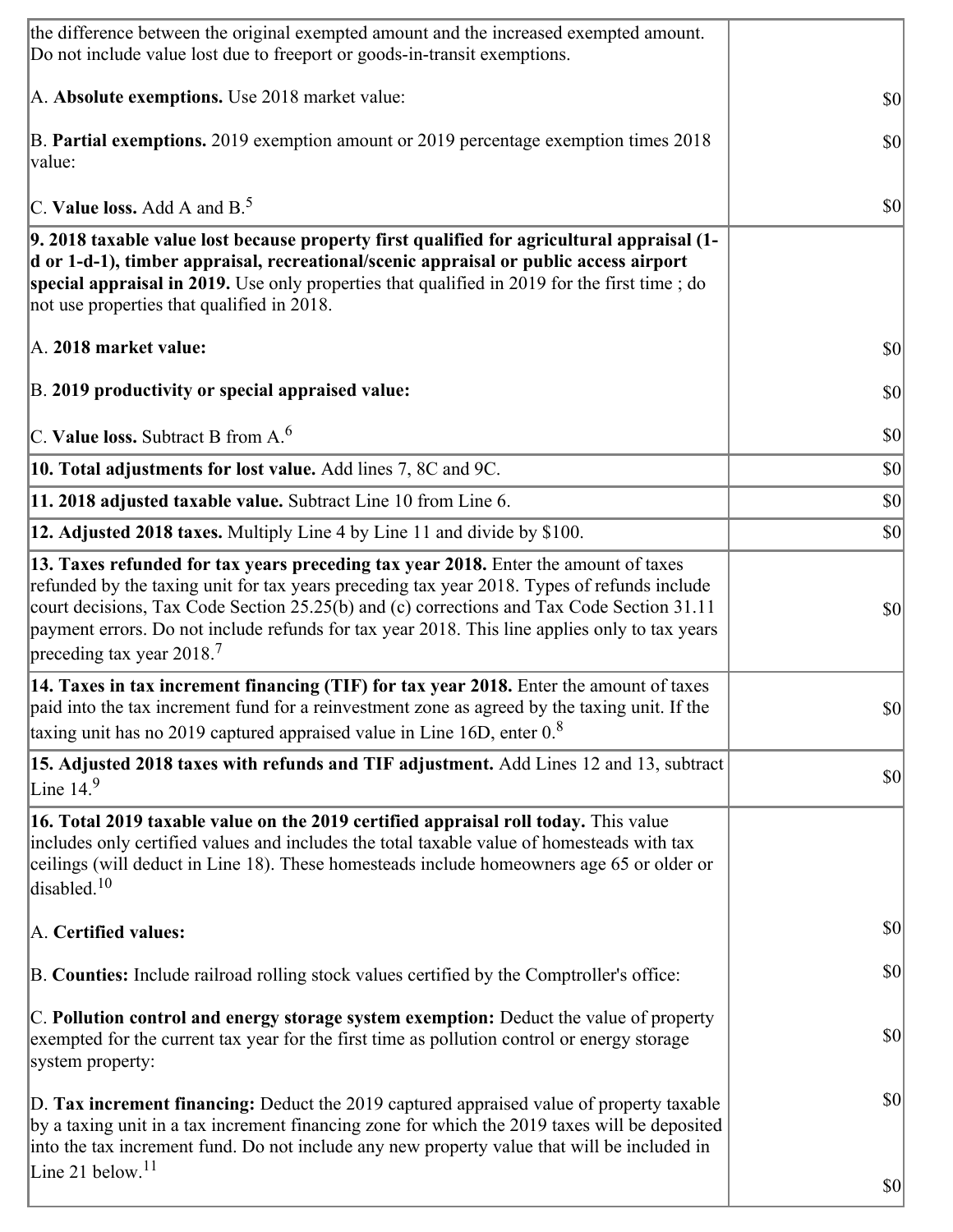| <b>E. Total 2019 value.</b> Add A and B, then subtract C and D.                                                                                                                                                                                                                                                                                                                                                                                                                                                                                                                                                                                                                                                          |                  |
|--------------------------------------------------------------------------------------------------------------------------------------------------------------------------------------------------------------------------------------------------------------------------------------------------------------------------------------------------------------------------------------------------------------------------------------------------------------------------------------------------------------------------------------------------------------------------------------------------------------------------------------------------------------------------------------------------------------------------|------------------|
| $ 17$ . Total value of properties under protest or not included on certified appraisal roll. <sup>12</sup>                                                                                                                                                                                                                                                                                                                                                                                                                                                                                                                                                                                                               |                  |
| A. 2019 taxable value of properties under protest. The chief appraiser certifies a list of<br>properties still under ARB protest. The list shows the appraisal district's value and the<br>taxpayer's claimed value, if any, or an estimate of the value if the taxpayer wins. For each of<br>the properties under protest, use the lowest of these values. Enter the total value. <sup>13</sup>                                                                                                                                                                                                                                                                                                                         | \$0              |
| B. 2019 value of properties not under protest or included on certified appraisal roll.<br>The chief appraiser gives taxing units a list of those taxable properties that the chief<br>appraiser knows about, but are not included in the appraisal roll certification. These<br>properties also are not on the list of properties that are still under protest. On this list of<br>properties, the chief appraiser includes the market value, appraised value and exemptions for<br>the preceding year and a reasonable estimate of the market value, appraised value and<br>exemptions for the current year. Use the lower market, appraised or taxable value (as<br>appropriate). Enter the total value. <sup>14</sup> | $ 10\rangle$     |
|                                                                                                                                                                                                                                                                                                                                                                                                                                                                                                                                                                                                                                                                                                                          | \$0              |
| C. Total value under protest or not certified: Add A and B.                                                                                                                                                                                                                                                                                                                                                                                                                                                                                                                                                                                                                                                              |                  |
| 18. 2019 tax ceilings. Counties, cities and junior colleges enter 2019 total taxable value of<br>homesteads with tax ceilings. These include the homesteads of homeowners age 65 or older<br>or disabled. Other taxing units enter 0. If your taxing units adopted the tax ceiling provision<br>$\vert$ in 2018 or a prior year for homeowners age 65 or older or disabled, use this step. <sup>15</sup>                                                                                                                                                                                                                                                                                                                 | $ 10\rangle$     |
| 19. 2019 total taxable value. Add Lines 16E and 17C. Subtract Line 18.                                                                                                                                                                                                                                                                                                                                                                                                                                                                                                                                                                                                                                                   | $ 10\rangle$     |
| 20. Total 2019 taxable value of properties in territory annexed after Jan. 1, 2018.<br>Include both real and personal property. Enter the 2019 value of property in territory<br>$\alpha$ annexed. <sup>16</sup>                                                                                                                                                                                                                                                                                                                                                                                                                                                                                                         | $ 10\rangle$     |
| 21. Total 2019 taxable value of new improvements and new personal property located<br><b>in new improvements.</b> New means the item was not on the appraisal roll in 2018. An<br>improvement is a building, structure, fixture or fence erected on or affixed to land. New<br>additions to existing improvements may be included if the appraised value can be<br>determined. New personal property in a new improvement must have been brought into the<br>taxing unit after Jan. 1, 2018, and be located in a new improvement. New improvements do<br>include property on which a tax abatement agreement has expired for $2019$ . <sup>17</sup>                                                                      | $ 10\rangle$     |
| 22. Total adjustments to the 2019 taxable value. Add Lines 20 and 21.                                                                                                                                                                                                                                                                                                                                                                                                                                                                                                                                                                                                                                                    | \$0              |
| 23. 2019 adjusted taxable value. Subtract Line 22 from Line 19.                                                                                                                                                                                                                                                                                                                                                                                                                                                                                                                                                                                                                                                          | \$0              |
| 24. 2019 effective tax rate. Divide Line 15 by Line 23 and multiply by $$100$ . <sup>18</sup>                                                                                                                                                                                                                                                                                                                                                                                                                                                                                                                                                                                                                            | \$0/\$100        |
| 25. COUNTIES ONLY. Add together the effective tax rates for each type of tax the county<br>levies. The total is the 2019 county effective tax rate. <sup>19</sup>                                                                                                                                                                                                                                                                                                                                                                                                                                                                                                                                                        | \$0.010158/\$100 |

- <sup>1</sup>Tex. Tax Code Section 26.012(14) <sup>9</sup>Tex. Tax Code Section 26.012(13) <sup>9</sup>Tex. Tax Code Section 26.012
	-
- <sup>2</sup>Tex. Tax Code Section 26.012(14)<br><sup>3</sup>Tex. Tax Code Section 26.012(13)
- 
- <sup>3</sup>Tex. Tax Code Section 26.012(13) <sup>11</sup>Tex. Tax Code Section 26.03(c) <sup>4</sup>Tex. Tax Code Section 26.01(c)
	-
- 
- <sup>6</sup>Tex. Tax Code Section 26.012(15)<br><sup>7</sup>Tex. Tax Code Section 26.012(13)
- 
- 
- <sup>4</sup>Tex. Tax Code Section 26.012(15) <sup>12</sup>Tex. Tax Code Section 26.01(c) and (d)<br><sup>5</sup>Tex. Tax Code Section 26.012(15) <sup>13</sup>Tex. Tax Code Section 26.01(c)
	- <sup>13</sup>Tex. Tax Code Section 26.01(c) <sup>14</sup>Tex. Tax Code Section 26.01(d)
	-
- <sup>7</sup>Tex. Tax Code Section 26.012(13) <sup>15</sup>Tex. Tax Code Section 26.012(6)<br><sup>8</sup>Tex. Tax Code Section 26.03(c) <sup>16</sup>Tex. Tax Code Section 26.012(17)
	- $16$ Tex. Tax Code Section 26.012(17)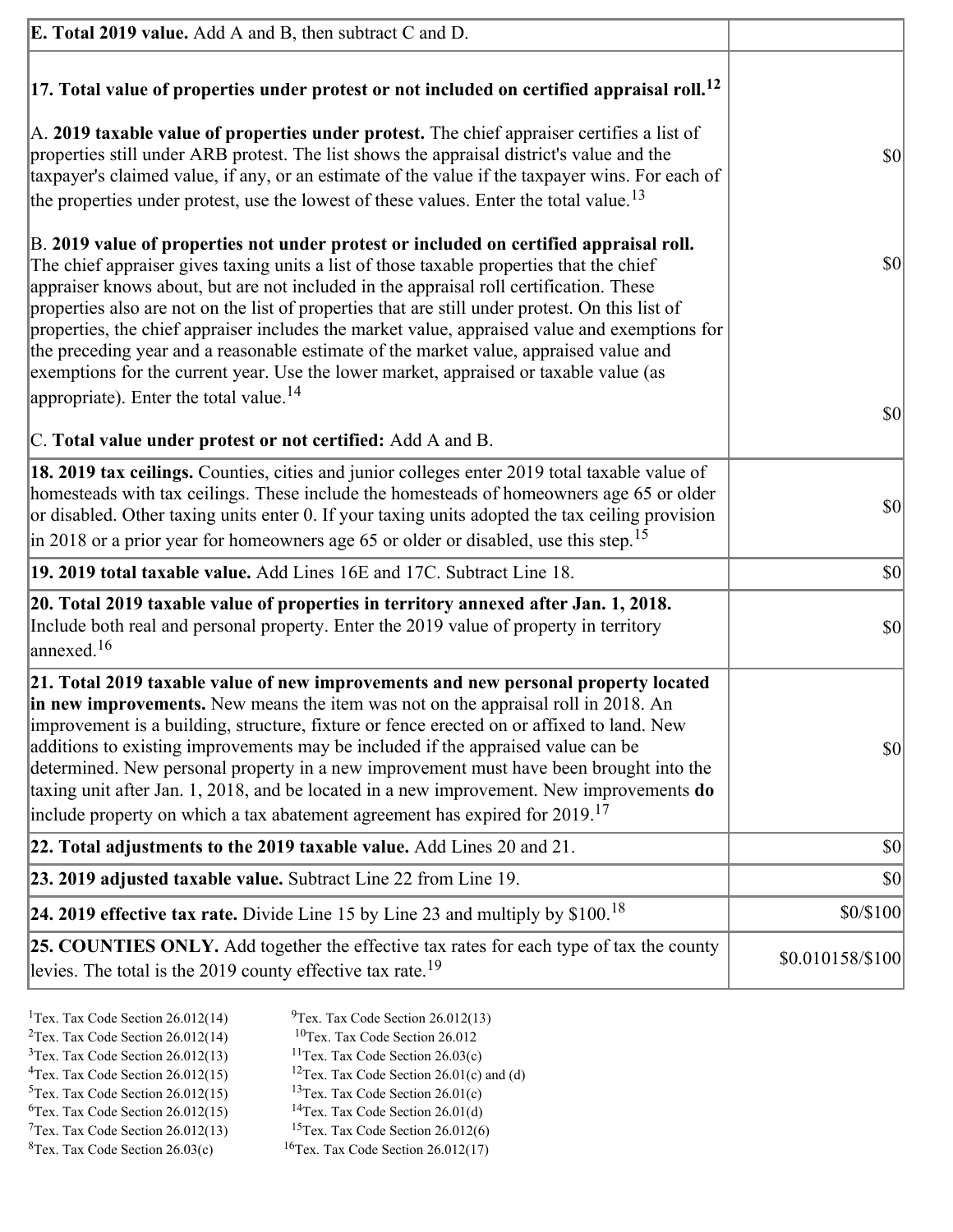# **SECTION 2: Rollback Tax Rate (Farm to Market/Flood Control Fund)**

The rollback tax rate is split into two separate rates:

- 1. **Maintenance and Operations (M&O):** The M&O portion is the tax rate that is needed to raise the same amount of taxes that the taxing unit levied in the prior year plus eight percent. This rate accounts for such things as salaries, utilities and day-to-day operations.
- 2. **Debt:** The debt tax rate includes the debt service necessary to pay the taxing unit's debt payments in the coming year. This rate accounts for principal and interest on bonds and other debt secured by property tax revenue.

The rollback tax rate for a county is the sum of the rollback tax rates calculated for each type of tax the county levies. In most cases the rollback tax rate exceeds the effective tax rate, but occasionally decreases in a taxing unit's debt service will cause the effective tax rate to be higher than the rollback tax rate.

| <b>Rollback Tax Rate Activity</b>                                                                                                                                                                                                                                                                                                                                                                                                                                                                                                                                                                                                                                       | <b>Amount/Rate</b> |
|-------------------------------------------------------------------------------------------------------------------------------------------------------------------------------------------------------------------------------------------------------------------------------------------------------------------------------------------------------------------------------------------------------------------------------------------------------------------------------------------------------------------------------------------------------------------------------------------------------------------------------------------------------------------------|--------------------|
| 26. 2018 maintenance and operations ( $M&O$ ) tax rate.                                                                                                                                                                                                                                                                                                                                                                                                                                                                                                                                                                                                                 | \$0/\$100          |
| 27. 2018 adjusted taxable value. Enter the amount from Line 11.                                                                                                                                                                                                                                                                                                                                                                                                                                                                                                                                                                                                         | $ 10\rangle$       |
| 28. 2018 M&O taxes.                                                                                                                                                                                                                                                                                                                                                                                                                                                                                                                                                                                                                                                     |                    |
| A. Multiply Line 26 by Line 27 and divide by \$100.                                                                                                                                                                                                                                                                                                                                                                                                                                                                                                                                                                                                                     | $ 10\rangle$       |
| B. Cities, counties and hospital districts with additional sales tax: Amount of additional<br>sales tax collected and spent on M&O expenses in 2018. Enter amount from full year's sales<br>tax revenue spent for M&O in 2018 fiscal year, if any. Other taxing units enter 0. Counties<br>exclude any amount that was spent for economic development grants from the amount of<br>sales tax spent.                                                                                                                                                                                                                                                                     | $ 10\rangle$       |
| C. Counties: Enter the amount for the state criminal justice mandate. If second or later year,<br>the amount is for increased cost above last year's amount. Other taxing units enter 0.                                                                                                                                                                                                                                                                                                                                                                                                                                                                                | $ 10\rangle$       |
| D. Transferring function: If discontinuing all of a department, function or activity and<br>transferring it to another taxing unit by written contract, enter the amount spent by the taxing<br>unit discontinuing the function in the 12 months preceding the month of this calculation. If<br>the taxing unit did not operate this function for this 12-month period, use the amount spent<br>in the last full fiscal year in which the taxing unit operated the function. The taxing unit<br>discontinuing the function will subtract this amount in H below. The taxing unit receiving<br>the function will add this amount in H below. Other taxing units enter 0. | $ 10\rangle$       |
| <b>E. Taxes refunded for years preceding tax year 2018:</b> Enter the amount of M&O taxes<br>refunded in the preceding year for taxes before that year. Types of refunds include court<br>decisions, Tax Code Section 25.25(b) and (c) corrections and Tax Code Section 31.11<br>payment errors. Do not include refunds for tax year 2018. This line applies only to tax years<br>preceding tax year 2018.                                                                                                                                                                                                                                                              | $ 10\rangle$       |
| <b>F. Enhanced indigent health care expenditures:</b> Enter the increased amount for the<br>current year's enhanced indigent health care expenditures above the preceding tax year's<br>enhanced indigent health care expenditures, less any state assistance.                                                                                                                                                                                                                                                                                                                                                                                                          | $ 10\rangle$       |
| G. Taxes in TIF: Enter the amount of taxes paid into the tax increment fund for a<br>reinvestment zone as agreed by the taxing taxing unit. If the taxing unit has no 2019<br>captured appraised value in Line 16D, enter 0.                                                                                                                                                                                                                                                                                                                                                                                                                                            | $ 10\rangle$       |
| <b>H. Adjusted M&amp;O Taxes.</b> Add A, B, C, E and F. For taxing unit with D, subtract if<br>discontinuing function and add if receiving function. Subtract G.                                                                                                                                                                                                                                                                                                                                                                                                                                                                                                        | $ 10\rangle$       |
| 29. 2019 adjusted taxable value. Enter Line 23 from the Effective Tax Rate Worksheet.                                                                                                                                                                                                                                                                                                                                                                                                                                                                                                                                                                                   | $ 10\rangle$       |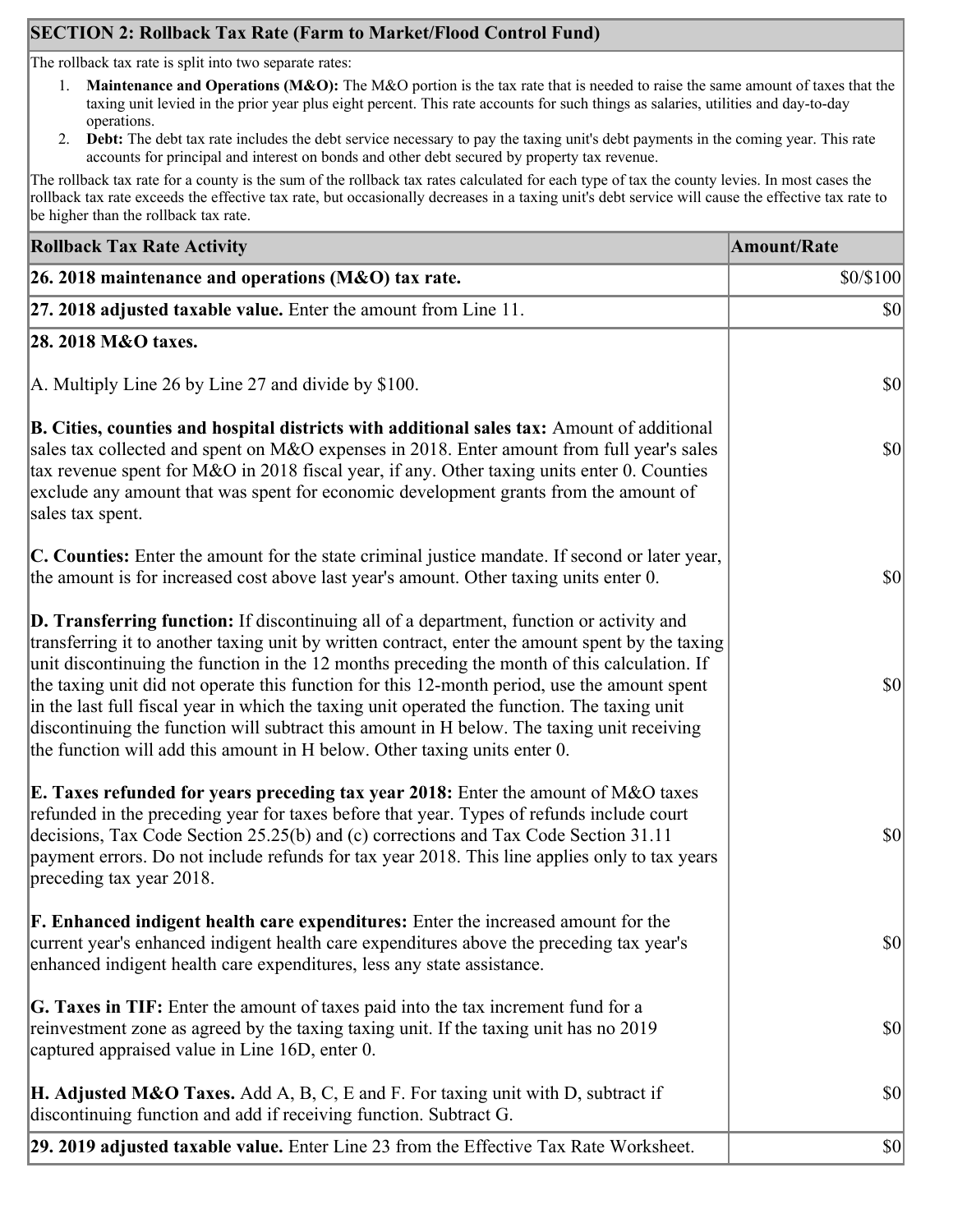| 30. 2019 effective maintenance and operations rate. Divide Line 28H by Line 29 and<br>multiply by \$100.                                                                                                                                                                                                                                                                                                                                                                                                                                                                                                                                                                                                                  | \$0/\$100        |
|---------------------------------------------------------------------------------------------------------------------------------------------------------------------------------------------------------------------------------------------------------------------------------------------------------------------------------------------------------------------------------------------------------------------------------------------------------------------------------------------------------------------------------------------------------------------------------------------------------------------------------------------------------------------------------------------------------------------------|------------------|
| $31.2019$ rollback maintenance and operation rate. Multiply Line 30 by 1.08.                                                                                                                                                                                                                                                                                                                                                                                                                                                                                                                                                                                                                                              | \$0/\$100        |
| 32. Total 2019 debt to be paid with property taxes and additional sales tax revenue.<br>Debt means the interest and principal that will be paid on debts that:<br>$(1)$ are paid by property taxes,<br>$(2)$ are secured by property taxes,<br>$(3)$ are scheduled for payment over a period longer than one year and<br>$(4)$ are not classified in the taxing unit's budget as M&O expenses<br>A. Debt also includes contractual payments to other taxing units that have incurred debts on<br>behalf of this taxing unit, if those debts meet the four conditions above. Include only<br>amounts that will be paid from property tax revenue. Do not include appraisal district budget<br>payments. Enter debt amount. | 30               |
| B. Subtract unencumbered fund amount used to reduce total debt.<br>C. Subtract <b>amount paid</b> from other resources.                                                                                                                                                                                                                                                                                                                                                                                                                                                                                                                                                                                                   | \$0              |
| D. Adjusted debt. Subtract B and C from A.                                                                                                                                                                                                                                                                                                                                                                                                                                                                                                                                                                                                                                                                                | $ 10\rangle$     |
|                                                                                                                                                                                                                                                                                                                                                                                                                                                                                                                                                                                                                                                                                                                           | \$0              |
| 33. Certified 2018 excess debt collections. Enter the amount certified by the collector.                                                                                                                                                                                                                                                                                                                                                                                                                                                                                                                                                                                                                                  | \$0              |
| 34. Adjusted 2019 debt. Subtract Line 33 from Line 32D.                                                                                                                                                                                                                                                                                                                                                                                                                                                                                                                                                                                                                                                                   | \$0              |
| 35. Certified 2019 anticipated collection rate. Enter the rate certified by the collector. If<br>the rate is 100 percent or greater, enter 100 percent.                                                                                                                                                                                                                                                                                                                                                                                                                                                                                                                                                                   | 0%               |
| 36. 2019 debt adjusted for collections. Divide Line 34 by Line 35                                                                                                                                                                                                                                                                                                                                                                                                                                                                                                                                                                                                                                                         | $ 10\rangle$     |
| 37. 2019 total taxable value. Enter the amount on Line 19                                                                                                                                                                                                                                                                                                                                                                                                                                                                                                                                                                                                                                                                 | $ 10\rangle$     |
| <b>38. 2019 debt tax rate.</b> Divide Line 36 by Line 37 and multiply by \$100.                                                                                                                                                                                                                                                                                                                                                                                                                                                                                                                                                                                                                                           | \$0.000000/\$100 |
| 39. 2019 rollback tax rate. Add Lines 31 and 38.                                                                                                                                                                                                                                                                                                                                                                                                                                                                                                                                                                                                                                                                          | \$0/\$100        |
| 40. COUNTIES ONLY. Add together the rollback tax rates for each type of tax the county<br>levies. The total is the 2019 county rollback tax rate.                                                                                                                                                                                                                                                                                                                                                                                                                                                                                                                                                                         | \$0.010970/\$100 |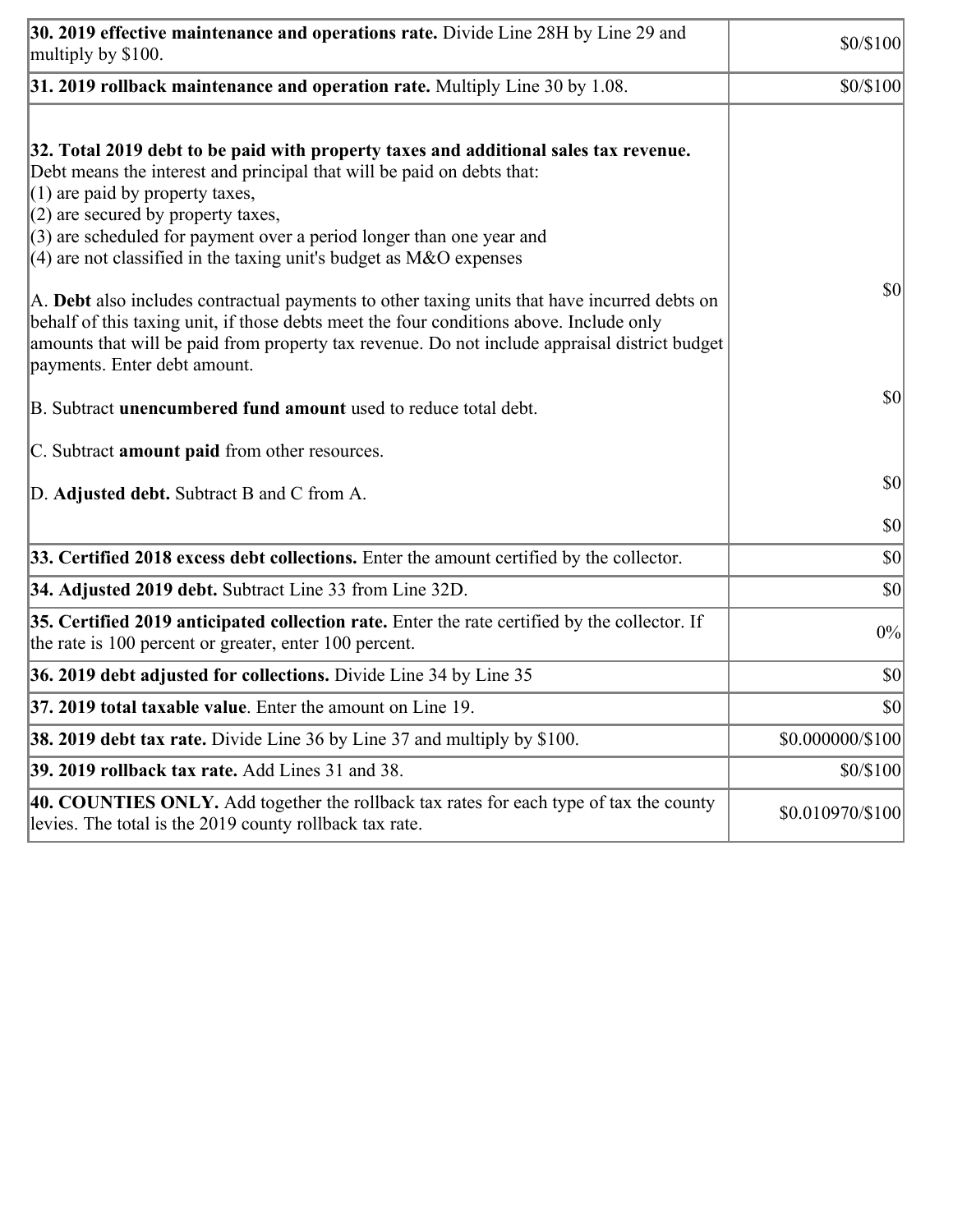# **SECTION 3: Additional Sales Tax to Reduce Property Taxes**

Cities, counties and hospital districts may levy a sales tax specifically to reduce property taxes. Local voters by election must approve imposing orabolishing the additional sales tax. If approved, the taxing unit must reduce its effective and rollback tax rates to offset the expected sales tax revenue.

This section should only be completed by a county, city or hospital district that is required to adjust its effective tax rate and/or rollback tax rate because it adopted the additional sales tax.

| <b>Activity</b>                                                                                                                                                                                                                                                                                                                                                                                                                                                                                                                                                                        | <b>Amount/Rate</b> |
|----------------------------------------------------------------------------------------------------------------------------------------------------------------------------------------------------------------------------------------------------------------------------------------------------------------------------------------------------------------------------------------------------------------------------------------------------------------------------------------------------------------------------------------------------------------------------------------|--------------------|
| 41. Taxable Sales. For taxing units that adopted the sales tax in November 2018 or May<br>[2019, enter the Comptroller's estimate of taxable sales for the previous four quarters. <sup>20</sup><br>Estimates of taxable sales may be obtained through the Comptroller's Allocation Historical<br><b>Summary</b> webpage. Taxing units that adopted the sales tax before November 2018, skip this<br>line.                                                                                                                                                                             | $ 10\rangle$       |
| $ 42$ . Estimated sales tax revenue. Counties exclude any amount that is or will be spent for<br>economic development grants from the amount of estimated sales tax revenue. <sup>21</sup> Taxing<br>units that adopted the sales tax in November 2018 or in May 2019.<br>Multiply the amount on Line 41 by the sales tax rate (.01, .005 or .0025, as applicable) and<br>multiply the result by .95. <sup>22</sup><br> - or -<br>Taxing units that adopted the sales tax before November 2018.<br>Enter the sales tax revenue for the previous four quarters. Do not multiply by .95. | $ 10\rangle$       |
| 43. 2019 total taxable value. Enter the amount from Line 37 of the Rollback Tax Rate<br>Worksheet.                                                                                                                                                                                                                                                                                                                                                                                                                                                                                     | \$2,764,869,182    |
| 44. Sales tax adjustment rate. Divide Line 42 by Line 43 and multiply by $$100$ .                                                                                                                                                                                                                                                                                                                                                                                                                                                                                                      | \$0/\$100          |
| 45. 2019 effective tax rate, unadjusted for sales tax. <sup>23</sup> Enter the rate from Line 24 or 25,<br>as applicable, on the Effective Tax Rate Worksheet.                                                                                                                                                                                                                                                                                                                                                                                                                         | \$0.010158/\$100   |
| 46. 2019 effective tax rate, adjusted for sales tax. Taxing units that adopted the sales tax in<br>November 2018 or in May 2019. Subtract Line 44 from Line 45. Skip to Line 47 if you<br>adopted the additional sales tax before November 2018.                                                                                                                                                                                                                                                                                                                                       | \$0.010158/\$100   |
| 47. 2019 rollback tax rate, unadjusted for sales tax. <sup>24</sup> Enter the rate from Line 39 or 40,<br>as applicable, of the Rollback Tax Rate Worksheet.                                                                                                                                                                                                                                                                                                                                                                                                                           | \$0.010970/\$100   |
| [48. 2019 rollback tax rate, adjusted for sales tax. Subtract Line 44 from Line 47.                                                                                                                                                                                                                                                                                                                                                                                                                                                                                                    | \$0.010970/\$100   |

<sup>17</sup>Tex. Tax Code Section 26.012(17)

<sup>18</sup>Tex. Tax Code Section 26.04(c)

<sup>19</sup>Tex. Tax Code Section 26.04(d)

 $20$ Tex. Tax Code Section 26.041(d)

<sup>21</sup>Tex. Tax Code Section  $26.041(i)$ 

 $22$ Tex. Tax Code Section 26.041(d)

 $23$ Tex. Tax Code Section 26.04(c)  $24$ Tex. Tax Code Section 26.04(c)